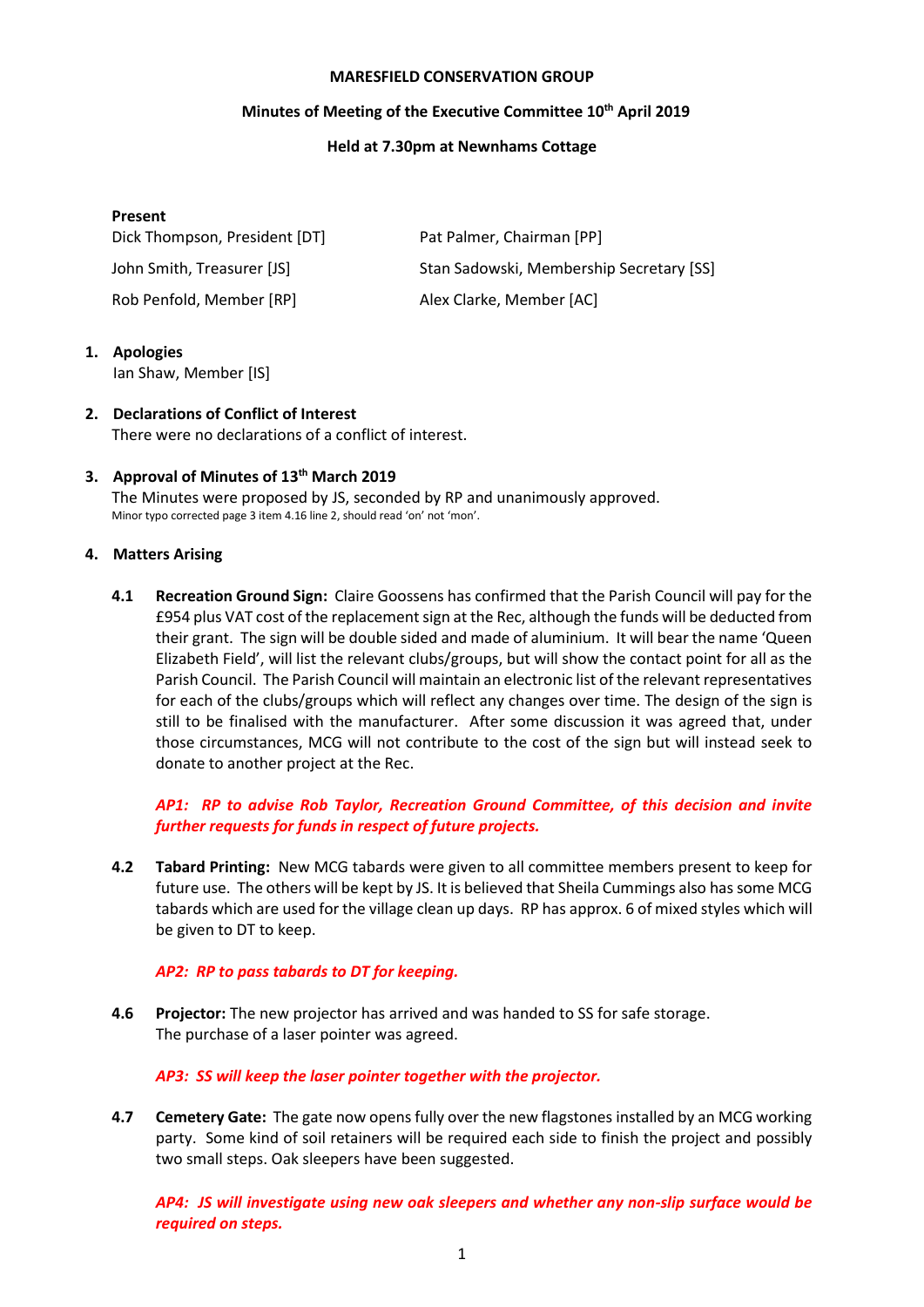- **4.8 Membership:** SS reported that the current situation is that we have 175 members, although 10 of these have not paid any subscription for the 2018/19 year. Still trying to find out why.
- **4.10 Bonners School Request for Funds:** In December 2014 MCG sourced three picnic tables and a storytelling chair from Ken Francis at a cost of £685 – these are all thought to be fine. However, six other picnic tables not originally supplied by MCG now need refurbishing. The benches are currently standing on the grass and need to be placed onto paving slabs to give them a longer lifespan.

*AP5: JS &PP will have a look at the benches.*

- **4.11 Plot A Site Visit:** The site visit has taken place. No further action at this time.
- **4.12 Grass Cutting:** There has been no response from Martin Craddock, Parish Council about the extra grass cutting. The committee agreed, for now, to assume all is proceeding to plan.

*AP6: PP to speak to Claire Goossens about grass cutting areas and try to ascertain who does what regarding urban and rural cutting.*

- **4.13 Historical Society:** RP would like MCG to forge closer links with the Historical Society. SS will speak to them about the website and explore options.
- **4.14 PA System:** IS confirmed that he is in a position to store the PA System.

*AP7: IS/RP to collect the PA system from the Village Hall.*

**4.15 School Hill Fence:** JS reported that only the section of fence in front of the new houses has been replaced.

*AP8: JS & PP will provide updates regarding any further activity by ESCC Highways Dept. or the contractor.*

**4.17 Royal Corps of Signals Centenary:** PP has discussed the event with Martin Craddock (Parish Councillor) and it is not thought that a big event will be possible. It was suggested that a High Tea style celebration could be arranged with the Royal Corp of Signals in conjunction with their 2020 Armistice Day visit. On this occasion the usual working parties would not take place and the afternoon would be a celebration instead.

#### *AP9: PP to speak with Angie Whelton about this.*

#### **5. Treasurer's Report**

'

JS handed out copies of the Income & Expenditure Summary  $1^{st}$  April 2019 –  $10^{th}$  April 2019 and the Annual Income & Expenditure for the year to  $31<sup>st</sup>$  March 2019. Everyone confirmed that they are happy with the accounts. JS will have the annual accounts audited and prepared for the AGM.

JS reported that ESCC Highways Dept. is to give MCG a £500 grant as a result of the fingerpost work being carried out. Also, the charities allowance from HMRC has been applied for.

#### **6. Website Update**

SS reported that the rate of total visitors and new visitors to the website continues unabated.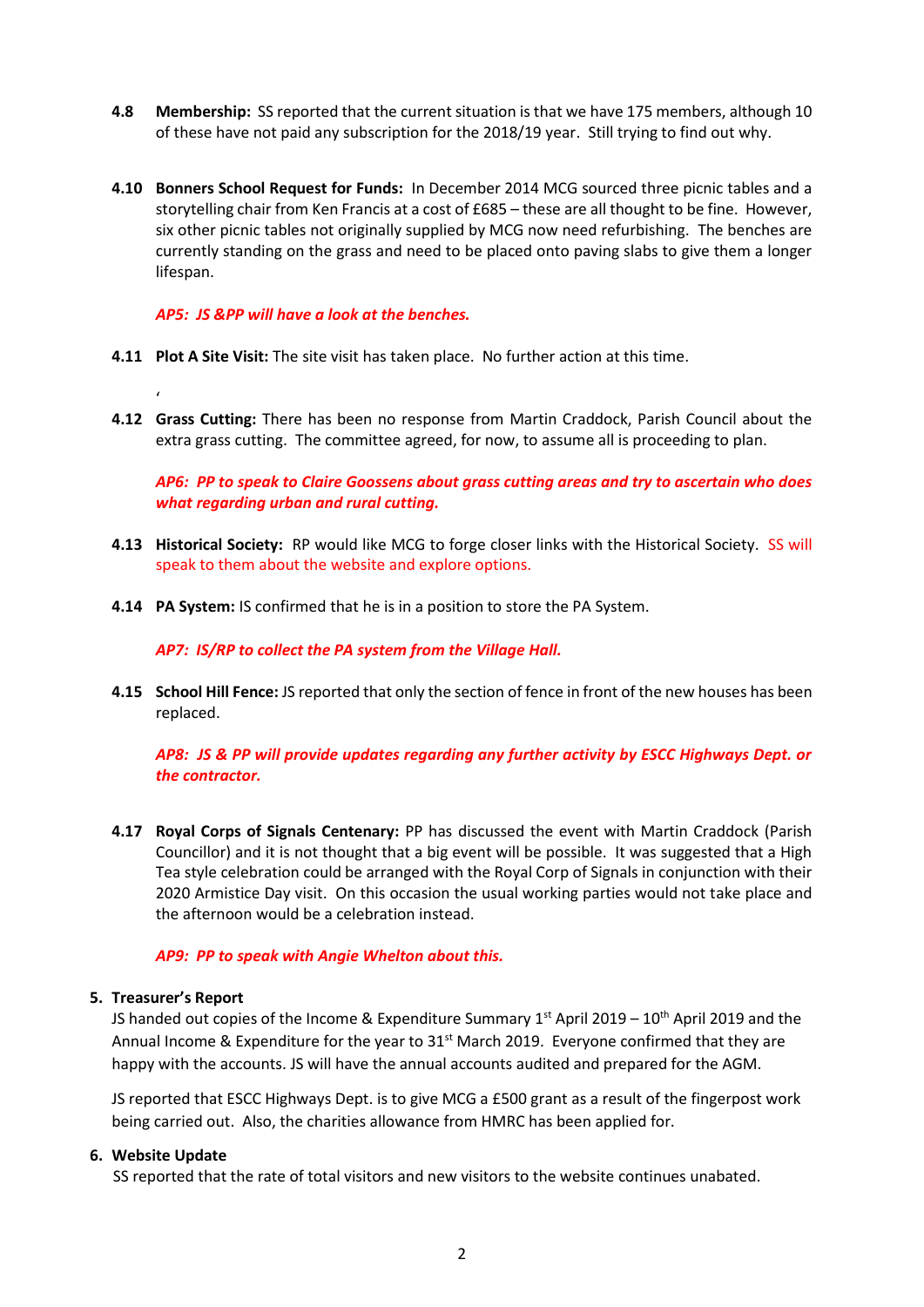## **7. Membership Update**

23 welcome notes have been delivered since the process started, leading to 5 new members (a 22% hit rate).

# **8. Cemetery & Victorian Lamps**

The committee agreed that the existing quote should be accepted in order to expedite the work. There is an old noticeboard in the churchyard which could provide a site for solar panels. This will also be considered.

## *AP10: IS to give instruction for the electrical and restoration work to start on the Victorian lamps.*

## **9. AGM Steering Group**

The AGM Steering Group, comprising PP, JS, SS, IS, AC and DT met on Tuesday 19<sup>th</sup> March and agreed the content and format of the AGM.

Further to this it was agreed to offer all attendees tea, coffee, wine and a few nibbles after the AGM. The executive committee will personally donate wine, 4 bottles of red and three of white. SS was not at the meeting at this time.

*AP11: DT, JS, PP, AC will each donate a bottle of red wine and RP and IS will each donate a bottle of white wine.*

*AP12: PP invite M. Craddock (Parish Councillor), C. Goosens (Parish Council Clerk), and R. Galley (Wealden District Council) to attend the AGM.*

*AP13: JS invite footpaths group volunteers who are not MCG members to attend the AGM.*

*AP14: AC check our constitution regarding nomination process.*

## **10. AGM Newsletter**

The next newsletter is due to be sent out early in June (well before the AGM on  $2^{nd}$  July). This edition will be significantly larger than usual due to the amount of information required for the AGM.

## **11. AOB**

**Collectors Evening:** The event is simply an opportunity for the Collectors to speak to each other and the Committee Members in a pleasant social environment, and for MCG to thank them for their contribution. The term 'Collectors' will remain for the present. PP has created an invite which she will ask SS to distribute to Collectors.

It was agreed that wine and snacks will be provided and funded by the MCG.

**Village Sign at The Parade:** KO, the Parish Council, has advised that this has been refurbished but is awaiting installation. The supporting posts are rotten and need to be replaced. JS inspected the supporting base for the sign which is obstructed by old wood. No further action has been taken by MCG. Awaiting completion by the Parish Council.

**Parklands Grass Verge:** The grassland area adjacent to Parklands has been reseeded after recent works.

**Village Clean-up Day:** There were 23 volunteers collecting litter, 19 adults and 4 very enthusiastic children. This is by far the greatest number turning out to help in recent years.

22 bags of litter were collected + 2 footballs, 2 tyres, a variety of large pieces of hard plastic and a glass windscreen. Thanks have been passed on to Sheila Cummings for organising the event.